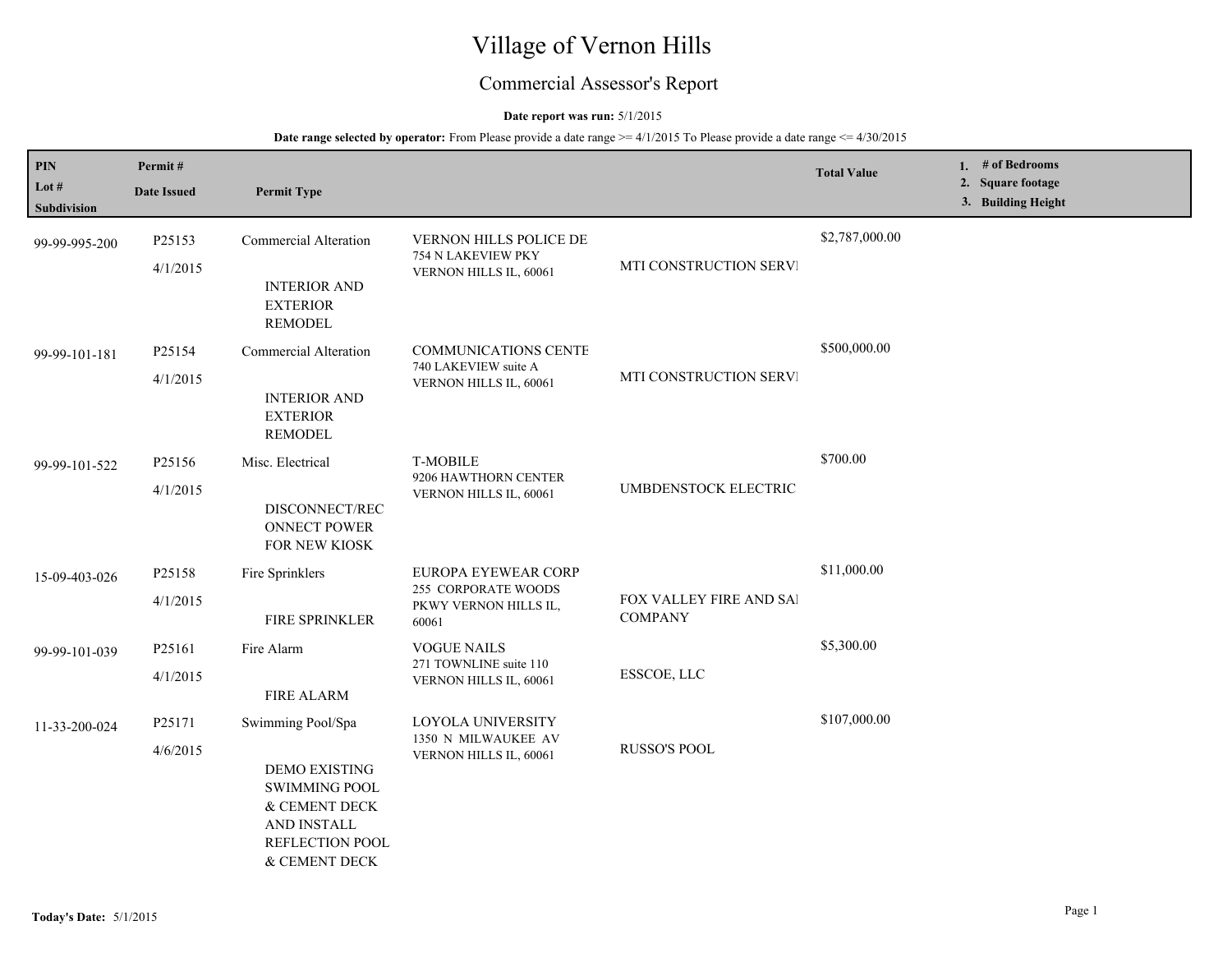| <b>PIN</b><br>Lot # | Permit#<br><b>Date Issued</b> | <b>Permit Type</b>                                            |                                                                              |                                                   | <b>Total Value</b> | 1. # of Bedrooms<br>2. Square footage |
|---------------------|-------------------------------|---------------------------------------------------------------|------------------------------------------------------------------------------|---------------------------------------------------|--------------------|---------------------------------------|
| Subdivision         |                               |                                                               |                                                                              |                                                   |                    | 3. Building Height                    |
| 99-00-000-001       | P25187                        | Misc. Commercial                                              | AMERICAN HOTEL REGIST<br>100 S MILWAUKEE AVE                                 |                                                   | \$357,205.00       |                                       |
|                     | 4/8/2015                      | <b>REROOF</b>                                                 | VERNONHILLS IL, 60061                                                        | <b>COMPLETE BUILDING</b><br><b>MAINTENANCE CO</b> |                    |                                       |
| 99-99-101-738       | P25190                        | Certificate of Occupancy                                      | <b>SMILING RIDERS LLC</b><br>1001 HAWTHORN CENTER                            | <b>SMILING RIDERS LLC</b>                         |                    |                                       |
|                     | 4/8/2015                      | <b>CO-SMILING</b><br><b>RIDERS</b>                            | VERNON HILLS IL, 60061                                                       |                                                   |                    |                                       |
| 11-33-401-018       | P25192                        | Sign                                                          | JC Penney                                                                    | <b>BRIGHT LIGHT SIGN</b>                          | \$5,500.00         |                                       |
|                     | 4/8/2015                      | SIGN: JC PENNEY                                               | <b>4 HAWTHORN CENTER</b><br>VERNON HILLS IL, 60061                           |                                                   |                    | 2. 112.03<br>3.<br>4.60               |
| 99-99-100-502       | P25195                        | Commercial Alteration                                         | <b>BEAMTEK</b><br>1000 BUTTERFIELD RD N suite<br>1021 VERNON HILLS IL, 60061 | CRAIG/STEVEN DEVELOPM<br>CORP.                    | \$19,500.00        |                                       |
|                     | 4/9/2015                      | COMMERICAL<br><b>ALTERATION -</b><br><b>BEAMTEK</b>           |                                                                              |                                                   |                    |                                       |
| 99-99-101-243       | P25199                        | Sign                                                          | MISHEEL NAIL SPA<br>1101 MILWAUKEE unit 101<br>VERNON HILLS IL, 60061        | ALL WAY SIGN, INC                                 | \$2,000.00         | 2. 15.60                              |
|                     | 4/10/2015                     | SIGN: MISHEEL<br><b>NAIL</b>                                  |                                                                              |                                                   |                    | 3.<br>20.00                           |
| 15-16-204-007       | P25201                        | Elevator                                                      | <b>SENNA DESIGN</b>                                                          | KONE, INC.                                        | \$3,750.00         |                                       |
|                     | 4/10/2015                     | <b>INSTALL 12" PIT</b><br><b>LADDER IN</b><br><b>ELEVATOR</b> | 100 CORPORATE WOODS<br>PKWY VERNON HILLS IL,<br>60061                        |                                                   |                    |                                       |
| 99-99-995-200       | P25211                        | Fire Sprinklers                                               | <b>VERNON HILLS POLICE DE</b>                                                | FIRE CONTROL                                      | \$36,980.00        |                                       |
|                     | 4/14/2015                     | <b>FIRE SPRINKLER</b>                                         | 754 N LAKEVIEW PKY<br>VERNON HILLS IL, 60061                                 |                                                   |                    |                                       |
| 99-99-101-181       | P25212                        | Fire Sprinklers                                               | <b>COMMUNICATIONS CENTE</b>                                                  | FIRE CONTROL                                      | \$1,400.00         |                                       |
|                     | 4/14/2015                     | FIRE SPRINKLER                                                | 740 LAKEVIEW suite A<br>VERNON HILLS IL, 60061                               |                                                   |                    |                                       |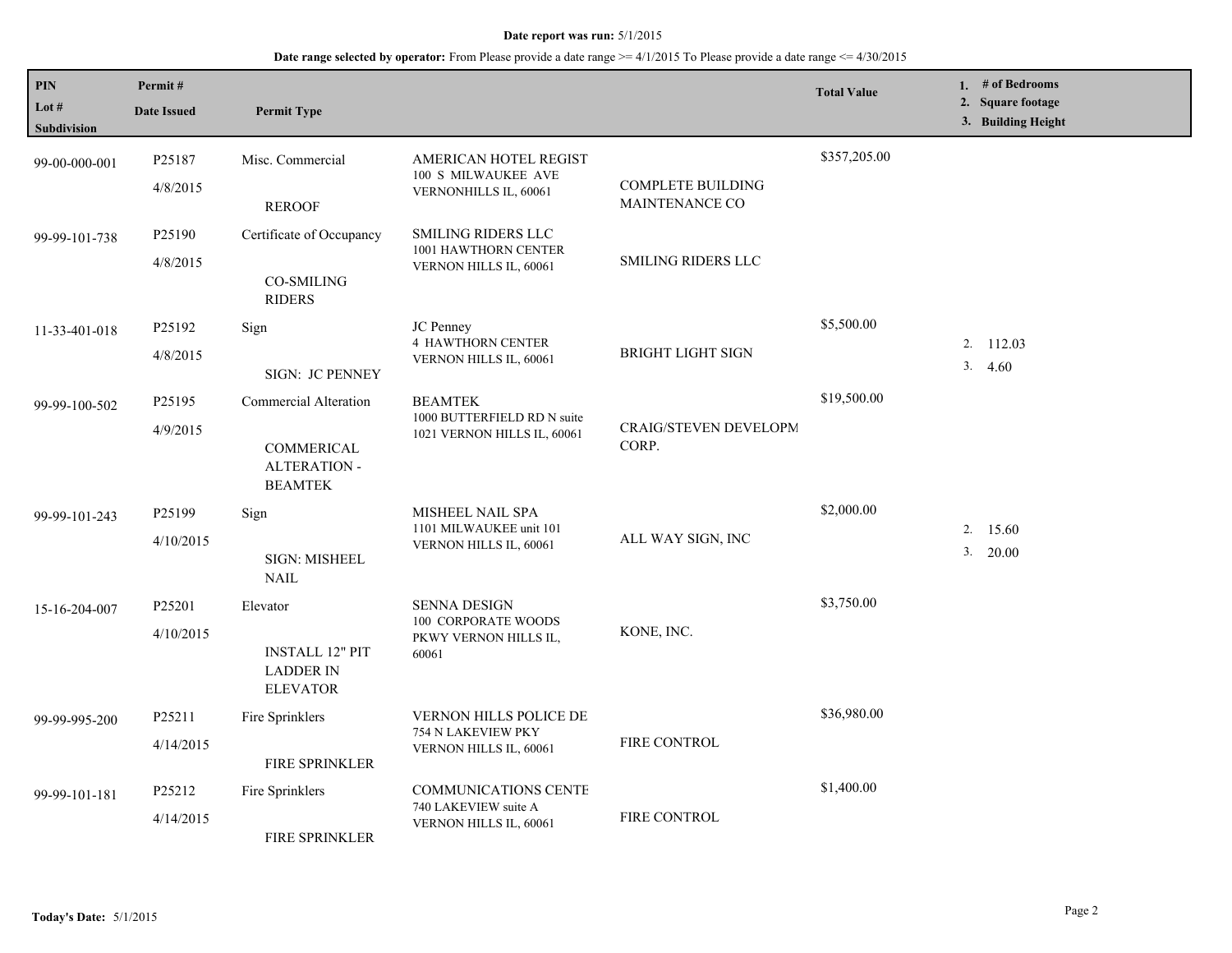| PIN<br>Lot #<br>Subdivision | Permit#<br><b>Date Issued</b> | <b>Permit Type</b>                                 |                                                                                           |                                                        | <b>Total Value</b> | 1. # of Bedrooms<br>2. Square footage<br>3. Building Height |
|-----------------------------|-------------------------------|----------------------------------------------------|-------------------------------------------------------------------------------------------|--------------------------------------------------------|--------------------|-------------------------------------------------------------|
|                             |                               |                                                    |                                                                                           |                                                        |                    |                                                             |
| 99-99-999-477               | P25218                        | Sign                                               | 300 N MILWAUKEE AVE                                                                       |                                                        | \$2,600.00         |                                                             |
|                             | 4/15/2015                     | <b>REAL ESTATE</b><br><b>SIGNS</b>                 | VERNON HILLS ILLINOIS IL,<br>60061                                                        | BRISCOE SIGNS INC                                      |                    |                                                             |
| 99-00-000-268               | P25219                        | Sign                                               | <b>MATTRESS FIRM</b>                                                                      |                                                        | \$2,000.00         |                                                             |
|                             | 4/16/2015                     | <b>SIGN: MATTRESS</b><br><b>FIRM</b>               | 445 E TOWNLINE RD unit B<br>VERNON HILLS IL, 60061                                        | <b>CORPORATE IMAGE SIGN</b><br><b>SERVICE</b>          |                    |                                                             |
| 99-99-993-599               | P25235                        | Misc. Commercial                                   | <b>CARSON PIRIE SCOTT</b><br>328 HAWTHORN CENTER<br>VERNON HILLS IL, 60061                |                                                        | \$1,500.00         |                                                             |
|                             | 4/21/2015                     | <b>RELOCATING SUB</b><br><b>WATER METER</b>        |                                                                                           | ASHLAND PLUMBING &<br><b>HEATING</b>                   |                    |                                                             |
| 99-99-101-039               | P25238                        | Fire Sprinklers                                    | <b>VOGUE NAILS</b><br>271 TOWNLINE suite 110<br>VERNON HILLS IL, 60061                    |                                                        | \$4,000.00         |                                                             |
|                             | 4/21/2015                     | <b>FIRE SPRINKLER</b>                              |                                                                                           | <b>HYUNDAI PLUMBING &amp; FIR</b><br><b>PROTECTION</b> |                    |                                                             |
| 99-99-992-819               | P25239                        | Fire Alarm                                         | UNIVERSAL METRO ASIAN<br>266 HAWTHORN VILLAGE<br><b>COMMONS VERNON HILLS</b><br>IL, 60061 | CHICAGO METROPOLITAN<br><b>PREVENTION</b>              | \$2,206.00         |                                                             |
|                             | 4/21/2015                     | <b>FIRE ALARM</b>                                  |                                                                                           |                                                        |                    |                                                             |
| 99-99-100-502               | P25240                        | Fire Sprinklers                                    | <b>BEAMTEK</b><br>1000 BUTTERFIELD RD N suite<br>1021 VERNON HILLS IL, 60061              | CENTURY AUTOMATIC FIR<br><b>SPRINKLERS</b>             | \$3,800.00         |                                                             |
|                             | 4/22/2015                     | <b>FIRE SPRINKLER</b>                              |                                                                                           |                                                        |                    |                                                             |
| 99-00-000-252               | P25241                        | Sewer Repair                                       | GOLF GALAXY, INC.<br>555 E TOWNLINE RD 9<br>VERNON HILLS IL, 60061                        |                                                        | \$9,715.00         |                                                             |
|                             | 4/22/2015                     | <b>SANITARY V</b><br><b>SEWER UNDER</b><br>GROUND- |                                                                                           |                                                        |                    |                                                             |
| 99-99-995-472               | P25242                        | Commercial Alteration                              | <b>SUBWAY</b>                                                                             | <b>SUBWAY</b>                                          | \$33,670.00        |                                                             |
|                             | 4/22/2015                     | REMODEL FOOD<br><b>COURT SUBWAY</b>                | 902 HAWTHORN CENTER<br>VERNON HILLS IL, 60061                                             |                                                        |                    |                                                             |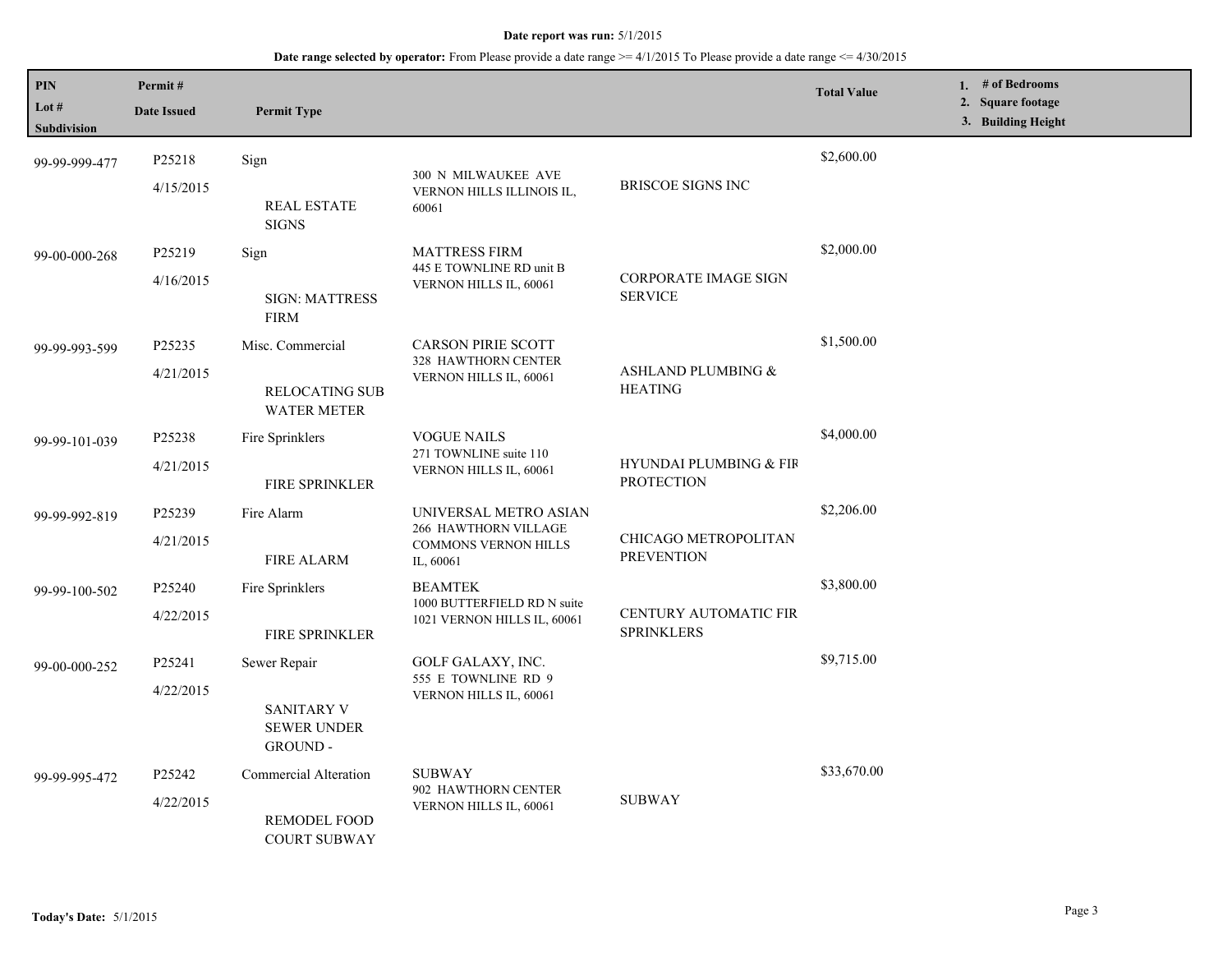| <b>PIN</b>    | Permit#            |                                                                     |                                                                                         |                                           | <b>Total Value</b> | 1. # of Bedrooms                        |  |
|---------------|--------------------|---------------------------------------------------------------------|-----------------------------------------------------------------------------------------|-------------------------------------------|--------------------|-----------------------------------------|--|
| Lot $#$       | <b>Date Issued</b> | <b>Permit Type</b>                                                  |                                                                                         |                                           |                    | 2. Square footage<br>3. Building Height |  |
| Subdivision   |                    |                                                                     |                                                                                         |                                           |                    |                                         |  |
| 99-99-999-325 | P25243             | Sign                                                                | WESTFIELD SHOPPINGTOW<br><b>122 HAWTHORN CENTER</b>                                     |                                           | \$450,000.00       |                                         |  |
|               | 4/22/2015          | <b>EXTERIOR SIGNS</b><br>2015<br>w/LANDSCAPING                      | VERNON HILLS IL, 60061                                                                  | <b>JONES SIGN</b>                         |                    |                                         |  |
| 99-99-101-389 | P25244             | Security System                                                     | OKAMOTO CORPORATION<br>370 CORPORATE WOODS<br>PKY VERNON HILLS IL, 60061                | <b>TYCO INTEGRATED SECUR</b>              | \$530.00           |                                         |  |
|               | 4/22/2015          | <b>SECURITY</b><br><b>SYSTEM</b>                                    |                                                                                         |                                           |                    |                                         |  |
| 99-99-992-933 | P25256             | Misc. Commercial                                                    | THRUPTHI FOODS<br>289 EVERGREEN DR<br>VERNON HILLS IL, 60061                            | <b>DRAIN &amp; PLUMBING SVCS</b>          | \$1,600.00         |                                         |  |
|               | 4/24/2015          | REPLACE 3 BAY<br>SINK, HAND SINK,<br><b>CAP LINES</b><br>OTC PER RH |                                                                                         |                                           |                    |                                         |  |
| 15-09-403-026 | P25257             | Fire Sprinklers                                                     | EUROPA EYEWEAR CORP                                                                     | FOX VALLEY FIRE AND SAI<br><b>COMPANY</b> | \$12,000.00        |                                         |  |
|               | 4/24/2015          | <b>FIRE SPRINKLER</b>                                               | 255 CORPORATE WOODS<br>PKWY VERNON HILLS IL,<br>60061                                   |                                           |                    |                                         |  |
| 15-07-223-005 | P <sub>25263</sub> | Re-Roofing                                                          | 381 S DEERBROOK LN<br>VERNON HILLS IL, 60061                                            | TOWNHOMES OF OLDE GRO                     | \$34,247.00        |                                         |  |
|               | 4/24/2015          | <b>REROOF-</b><br><b>BUILDING 381-389</b>                           |                                                                                         |                                           |                    |                                         |  |
| 99-99-101-518 | P25264             | Commercial Alteration                                               | <b>CHECK UPS</b><br>9200 HAWTHORN CENTER<br>PATHFINDER HEALTH<br>VERNON HILLS IL, 60061 |                                           | \$20,000.00        |                                         |  |
|               | 4/24/2015          | <b>CUSTOM KIOSK</b>                                                 |                                                                                         |                                           |                    |                                         |  |
| 99-99-999-653 | P25266             | Fire Alarm                                                          | SPRINGS OF VERNON HILL<br><b>350 S MILWAUKEE AVE</b><br>VERNON HILLS IL, 60061          |                                           | \$40,000.00        |                                         |  |
|               | 4/27/2015          | <b>FIRE ALARM</b>                                                   |                                                                                         | ALL PHASE ELECTRIC                        |                    |                                         |  |
| 99-00-000-172 | P25270             | Misc. Commercial                                                    | <b>BLUFISH SUSHI BISTRO</b><br>700 N MILWAUKEE AVE                                      | CONTINENTAL CONSTRUC'<br><b>AMERICA</b>   | \$3,000.00         |                                         |  |
|               | 4/27/2015          | DEMO PRIOR TO<br><b>ALTERATION</b>                                  | 128 VERNON HILLS IL, 60061                                                              |                                           |                    |                                         |  |